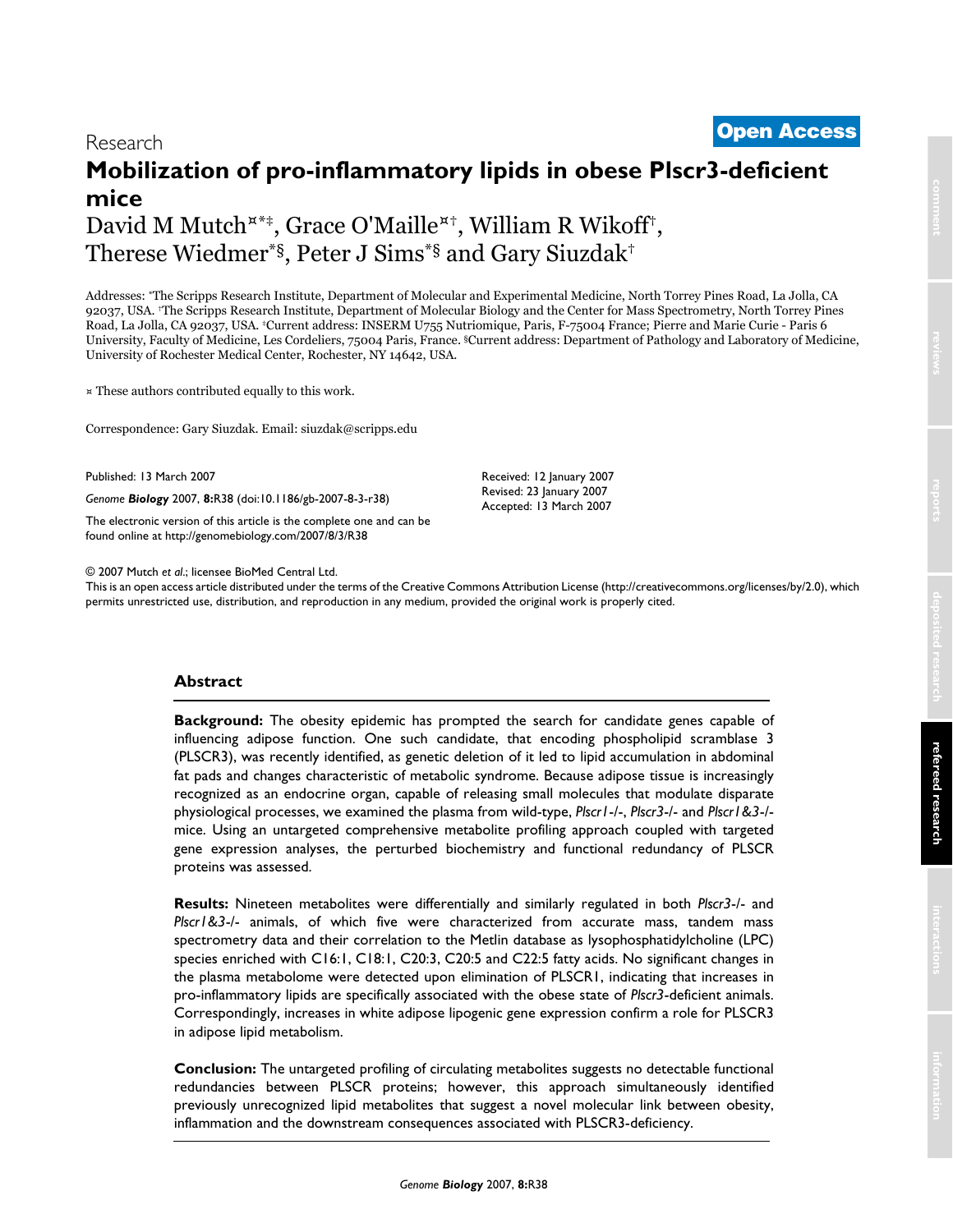#### **Background**

Despite the overt recognition of the taxing effects of obesity on both medical and social programs throughout the world, the estimated 300 million adults currently considered clinically obese in addition to the universal increase in childhood obesity indicates we are still succumbing to this global epidemic. Indeed, the poorly understood gene-environment interactions have revealed the complexity of this metabolic disease; however, with each passing year an increasing number of genetic candidates are discovered that help to further unravel the perturbed metabolism underlying the obese phenotype [1,2]. Recently, phospholipid scramblase (*Plscr*) 3 was identified as a genetic candidate capable of influencing adipose function and, ultimately, the obese phenotype. Mice deficient in PLSCR3 were found to accumulate lipid in abdominal fat pads and were characterized with insulin resistance, dyslipidemia, and glucose intolerance, classic telltale markers for metabolic syndrome [3]. While these observations suggest a role for PLSCR3 in adipose function, much work remains if the obese phenotype and the downstream consequences stemming from a dysfunctional PLSCR3 are to be understood.

PLSCR3 is one of four structurally related members (termed PLSCR1 through 4) in the phospholipid scramblase family [4]. The first of these plasma membrane proteins to be cloned and characterized (PLSCR1) implicated this protein family in the trans-bilayer migration of membrane phospholipids in platelets, erythrocytes, and other cell types in response to an elevation in intracellular calcium. As such, these proteins were thought to have roles in platelet procoagulent activity, cell injury by complement, and apoptosis. Since their initial discovery, phospholipid scramblases are hypothesized to have a more complex biology than previously thought. Studies aimed at defining the biological functions of *Plscr1*, the most widely studied member of the phospholipid scramblase family, have demonstrated that it is transcriptionally up-regulated by interferon- $\alpha$  and other factors [5,6], and that a portion of the newly synthesized PLSCR1 protein can translocate into the cell's nucleus and interact with genomic DNA, suggesting it has a potential role in the regulation of gene expression [7,8].

The development of murine models deficient in PLSCR proteins provides a means to elucidate the biochemistry underlying *Plscr3*-mediated obesity. As previously observed with members of a protein family, a degree of redundancy exists in order for an organism to maintain physiological homeostasis and preserve the full gamut of biological functions required for survival [9,10]. With regards to the phospholipid scramblases, adipocytes accumulate neutral lipid in *Plscr3*-deficient mice; however, *Plscr1*-deficient animals also have a small increase in adipose lipid and the *Plscr1&3*-deficient mice have an even greater accumulation of lipid than the *Plscr3*-null mice [3]. This would suggest that, to some extent,

a redundancy in the adipose functions of these two proteins may exist.

To begin to unravel the perturbed biochemistry associated with *Plscr3* deficiency, we employed comprehensive metabolite screening technologies to determine whether the biological abnormalities stemming from the lack of PLSCR3 protein are reflected in plasma. As metabolites represent a metabolic endpoint of gene and protein function, their analysis provides insight into the cellular function of genetically modified mice [11,12]. As such, untargeted metabolomics offers a powerful method to further define the obese phenotype in organisms characterized by genetic modifications [13,14]. Furthermore, an additional inherent advantage of untargeted metabolomics (which can also be extended to alternative functional genomic strategies) versus a more targeted analysis (that is, the lipidome [15]) is its ability to generate novel hypotheses through the identification of previously unrecognized signaling pathways [2]. As demonstrated in the present manuscript, the characterized metabolites identified in animals lacking *Plscr3* suggest a novel molecular link between the chronic low-level inflammation characteristic of an obese state and the heightened downstream risk of cardiovascular disease.

# **Results and discussion**

Plasma from male mice of each genotype  $(n = 4)$  were obtained, separated into two groups of two, and analyzed in triplicate at two separate run dates. As such, only metabolites that were consistently identified in all four animals of a specific genotype, irrespective of date of analysis, were considered 'true' peaks. Using XCMS software, we were able to confidently examine the data generated in the multiple analyses by first performing nonlinear alignment compensating for minor differences in ion retention times between the runs, and then identifying and matching peaks for further analysis (Figure 1). In this regard, correction of retention times permits the relative metabolite ion intensities to be statistically compared between the various genotypes in order to identify unique and/or shared ions associated with deficiencies in PLSCR proteins. For this to be accomplished with confidence, a number of criteria were used prior to considering an ion as significantly different between the various phenotypes. Initially, an intensity threshold was selected to ensure that ions could be subsequently enriched and analyzed for their accurate mass by electrospray ionization coupled with time of flight analysis (ESI-TOF). Subsequent to this analysis, ions were only deemed significantly different between the various genotypes if they had a  $p$  value  $\leq$  0.01. Furthermore, only those metabolites simultaneously identified in both a single knock-out model and the double knock-out model (that is, KO<sub>1</sub> and DKO, or KO<sub>3</sub> and DKO) were considered as 'candidate metabolites'. This approach meant that all metabolites discussed in this manuscript were identified in eight mice (each in triplicate liquid chromatography (LC) runs), thereby strengthening the biological relevance and statistical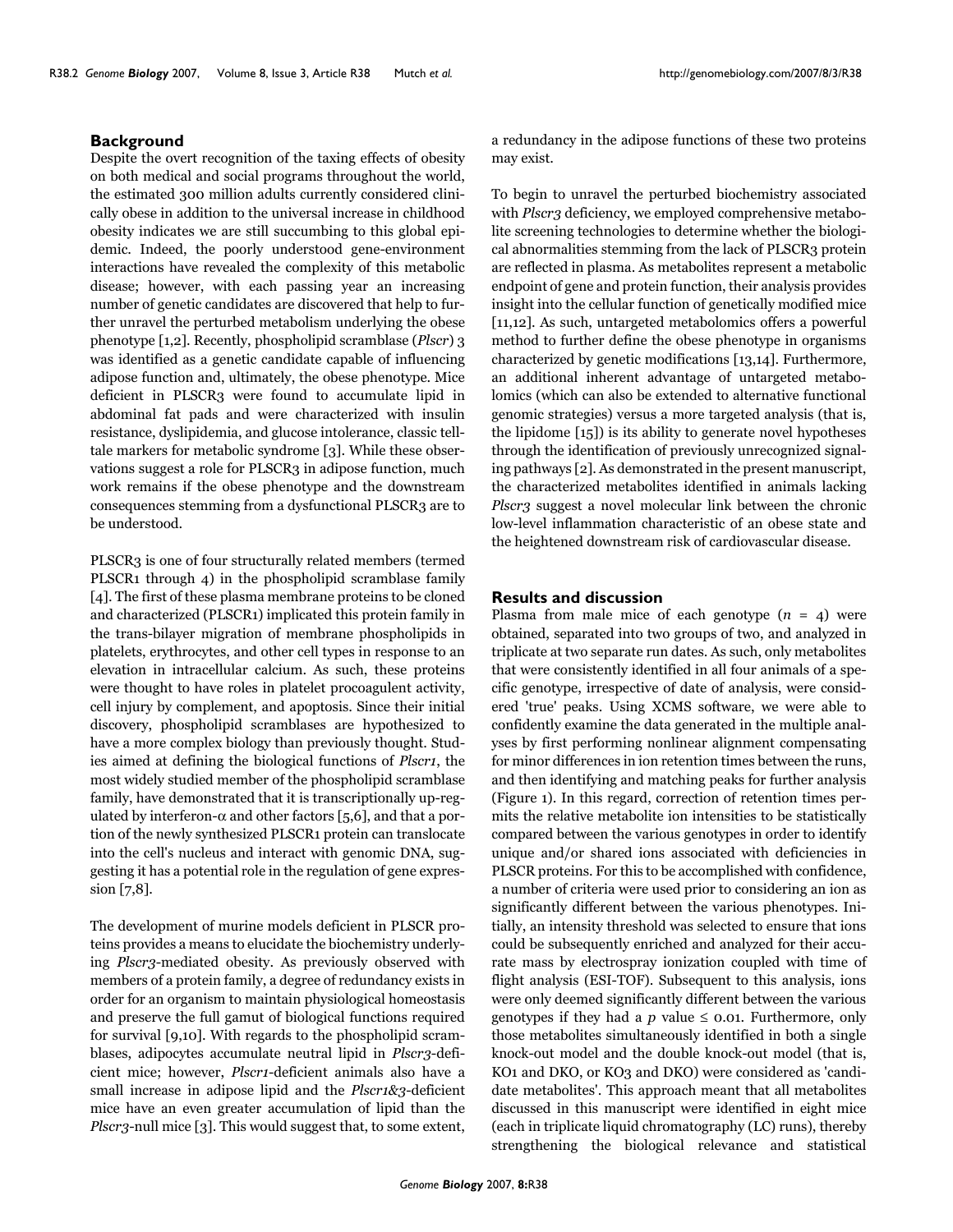

#### Graphical depiction of workflow for the identification of metabolites **Figure 1**

Graphical depiction of workflow for the identification of metabolites. **(a)** Mass spectral data collection and processing using XCMS. LC/MS data were first analyzed with XCMS software to produce a list of metabolite features, where each feature is defined by both a specific retention time and *m/z* value. The XCMS software then applies a non-linear retention time correction to align the same metabolite features found in different biological samples. The final XCMS output lists the *t*-test results based on the intensity variations of common metabolite features found among the defined sample classes. **(b)**  Metabolite selection, characterization and identification. Metabolite features meeting statistical criteria for significance, based on XCMS processing, were further characterized by accurate mass measurement, identified using mass spectral databases such as the Metlin database and the LIPID MAPS database, and further confirmed by tandem (MS/MS) mass spectral data.

significance of our results. Finally, data generated on the individual ions were manually inspected to validate the changes and identify the most important molecules for future isolation.

All possible comparisons were performed, with the goal of identifying metabolites both unique to a specific genotype and shared between two or more genotypes. XCMS detected over 10,000 peaks across the 48 LC/mass spectrometry (MS) runs performed (corresponding to 16 mice, each run in triplicate; see Additional data file 1 for all raw data); however, to minimize spurious results, we considered only those peaks that were consistently identified in a genotype (that is, found in 12 LC/MS runs). The comparison between wild type (WT) and the three knock-out models did not identify common metabolites amongst the various mutant models, suggesting that *Plscr1* and *Plscr3* affect the plasma metabolome differently. Pair-wise comparisons (WT and KO1 versus KO3 and DKO, WT and KO3 versus KO1 and DKO, and WT and DKO versus KO1 and KO3) revealed that eliminating *Plscr3* gave rise to an increase in the abundance of metabolites common to both KO3 and DKO models. This was not unexpected, as DKO animals have a phenotype similar to that of KO3 animals. The XCMS software identified 19 metabolites that were significantly different from WT and KO1 mice (Additional data file 2), of which 5 were characterized using the Metlin database (Figure 2) [16]. While our initial statistical cut-off for significance was arbitrarily set at a *p* value of 0.01, it is noteworthy to mention that, for all 19 identified metabolites, the *p* values were less than 0.0005, and the 5 characterized metabolites were of even greater statistical significance (*p* ≤ 0.00001). It is expected that the 14 currently non-identifiable metabolites, once characterized and incorporated into public databases by the greater metabolomic community, will provide further information into the dysfunctional biology underlying the *Plscr3*-/- mouse. The five identifiable metabolites, with exact masses  $(m/z)$  of 494.3241, 522.3554, 542.3241, 546.3570, and 570.3543, correspond to lysophosphatidylcholine (LPC) species containing palmitoleic (C16:1n-7; PO), oleic (C18:1n-9; OA), dihomo-γ-linolenic (C20:3n-6; DGLA), eicosapentaenoic (C20:5n-3; EPA) and osbond (C22:5n-6; ObA) acids, respectively (Figure 2). Changes in all 19 metabolites were uniquely associated with *Plscr3* deficiency, since these metabolites did not vary in the KO1 model. By contrast, we did not observe significant differences in metabolite profiles between the WT and KO1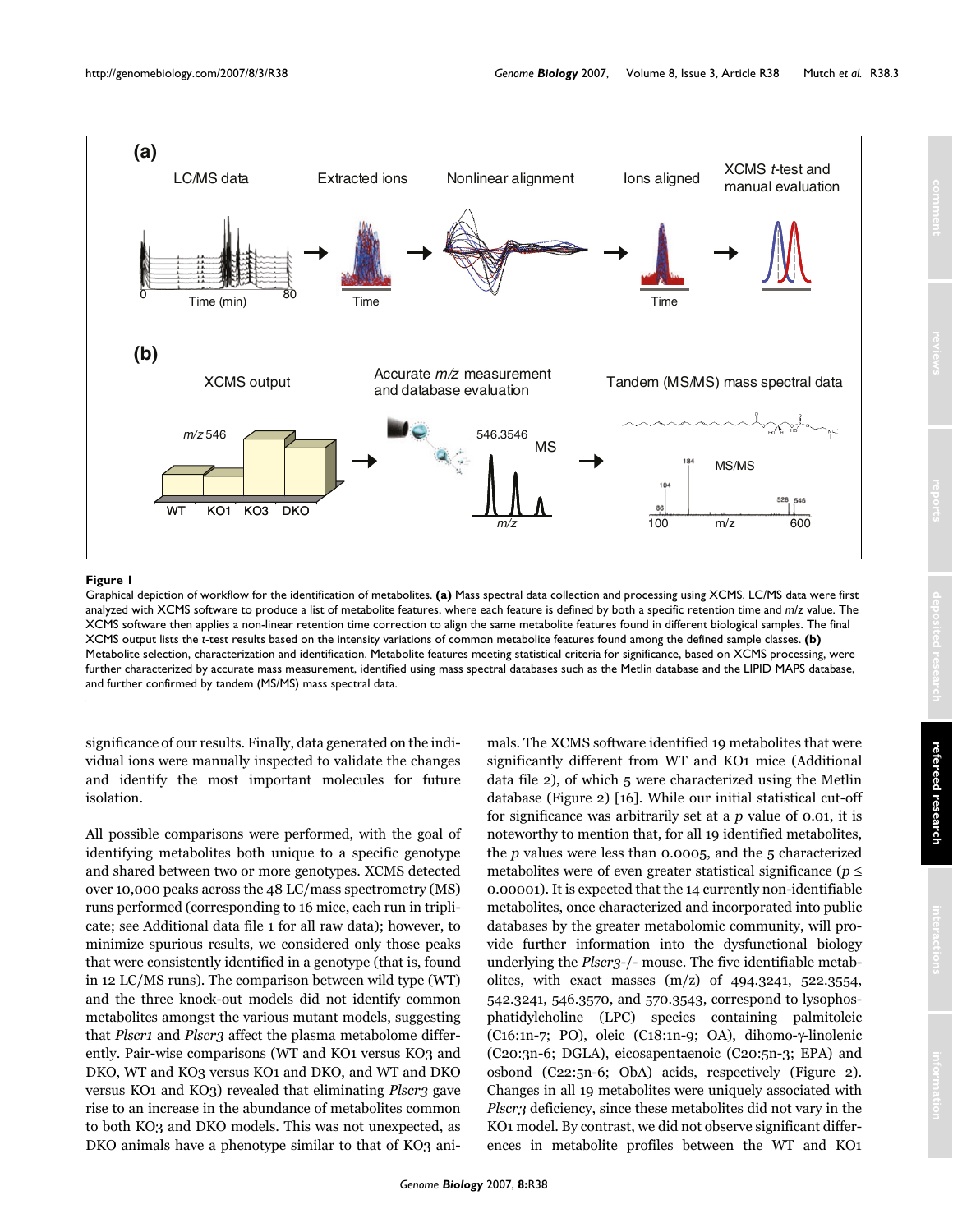|                 |                   |              | Major                                  | Molecular             |                    | Fold change      |                     |                    |
|-----------------|-------------------|--------------|----------------------------------------|-----------------------|--------------------|------------------|---------------------|--------------------|
| Observed<br>m/z | Calculated<br>m/z | ppm<br>error | <b>CID</b><br>ions                     | formula<br>$[M+H]$    | Lysophosphocholine | KO <sub>1</sub>  | KO <sub>3</sub>     | <b>DKO</b>         |
|                 |                   |              |                                        |                       |                    | VS.<br><b>WT</b> | VS.<br><b>WT</b>    | VS.<br>WT          |
| 494.3227        | 494.3241          | $-4.0$       | $494 -$<br>$476 +$<br>$184 +$<br>104   | $C_{24}H_{49}NO_7P$   | GPCho 16:1         | 0.7<br>(245026)  | $3.0*$<br>(1063557) | $1.7*$<br>(608502) |
|                 |                   |              |                                        |                       |                    | $\pm$<br>39%     | $\pm$<br>39%        | $\pm$<br>39%       |
| 522.3547        | 522.3554          | $-2.4$       | $522 - >$<br>$504 +$<br>$184 +$<br>104 | $C_{26}H_{53}NO_{7}P$ | GPCho 18:1         | 1.0<br>(1303528  | $2.1*$<br>(2708499  | $1.6*$<br>(2091021 |
|                 |                   |              |                                        |                       |                    | $\pm$<br>38%     | $\pm$<br>$31\%$     | $\pm$<br>23%)      |
| 542.3233        | 542.3241          | $-2.5$       | $542 -$<br>$524 +$<br>$184 +$<br>104   | $C_{28}H_{49}NO_7P$   | GPCho 20:5         | 0.6<br>(32547)   | $4.7*$<br>(264092   | $1.8*$<br>(100890  |
|                 |                   |              |                                        |                       |                    | $\pm$<br>37%     | $\pm$<br>42%)       | $\pm$<br>27%       |
|                 |                   |              | $546 -$                                |                       | GPCho 20:3         | 0.9              | $2.6*$              | $2.2*$             |
| 546.3546        | 546.3554          | $-2.5$       | $528 +$<br>$184 +$<br>104              | $C_{28}H_{53}NO_7P$   |                    | (562354          | (1623847            | (1369986           |
|                 |                   |              |                                        |                       |                    | $\pm$<br>46%)    | $\pm$<br>44%        | $\pm$<br>27%       |
| 570.3545        | 570.3554          | $-2.6$       | $570 -$<br>$552 +$<br>$184 +$<br>104   | $C_{30}H_{53}NO_7P$   | GPCho 22:5         | 0.7              | $2.6*$              | $1.9*$             |
|                 |                   |              |                                        |                       |                    | (64245)<br>$\pm$ | (242052)<br>$\pm$   | (171225<br>$\pm$   |
|                 |                   |              |                                        |                       |                    | 42%              | 41%                 | 23%                |

#### Exact masses and chemical structures of metabolites characterized with the Metlin database **Figure 2**

Exact masses and chemical structures of metabolites characterized with the Metlin database. The significance of fold changes between the KO1 versus WT, KO3 versus WT, and DKO versus WT are indicated with an asterisk where *p* < 0.005. The significance for all 5 metabolites is further increased to p < 0.00001 when comparing KO3 and DKO to KO1 and WT. Average intensity values ± relative standard deviation values are indicated in parentheses below the fold changes, and demonstrate the large difference in metabolite abundance between the five LPC molecules. Structures were obtained from the LipidMaps website [34].

animals, which was further reinforced by revealing no common, significantly modulated metabolites between the KO1 and DKO models.

Increasing evidence has positioned adipose tissue as not merely a reservoir for lipid storage, but also as a major endocrine and secretory organ. The recognition that obesity is characterized by chronic mild inflammation led to the discovery of factors, termed adipokines, that are released from adipose tissue and critical in regulating such physiological processes as inflammation, lipid metabolism, insulin sensitivity, angiogenesis, and eating behavior [17,18]. Furthermore, several factors have been shown to regulate atherogenic processes, such as hypertension and vascular remodeling [19,20]. It is interesting to find that plasma from *Plscr3*-deficient mice show increases in pro-inflammatory LPC molecules that have been linked to certain pathophysiological conditions, including atherosclerosis, cancer and rheumatoid arthritis [21-23]. While these bioactive lysophospholipids have not been previously described in obesity, their identification suggests a novel pro-inflammatory class linking obesity and atherosclerosis that merits further examination.

The characterization of normal human serum revealed that four LPC metabolites (LPC containing 16:0, 18:0, 18:1, or 18:2 fatty acids) are among the most abundant circulating metabolites found [24]. The genetic deletion of murine *Plscr3* led to significant changes in only one of these highly abundant LPC species (18:1). Additionally, as changes in the abundance of other lysophospholipid classes were not observed, this indicates that increases in LPC species are specific to *Plscr3* deficiency. Although to our knowledge LPC molecules have not been previously examined in obese models (either rodent or human), this finding may be a general characteristic of the obese state and requires confirmation in other models of obesity.

Conformational and positional characterization of the acyl portion of lipid metabolites was not performed; therefore, the discussion herein is based on the previous reports of the most common fatty acids produced in eukaryotes [25]. The LPC species found to be most abundant in plasma was oleoyl-LPC (Figure 2). Due to this abundance, we were able to further confirm the presence of this molecule by converting it to the corresponding fatty acid methyl ester, followed by gas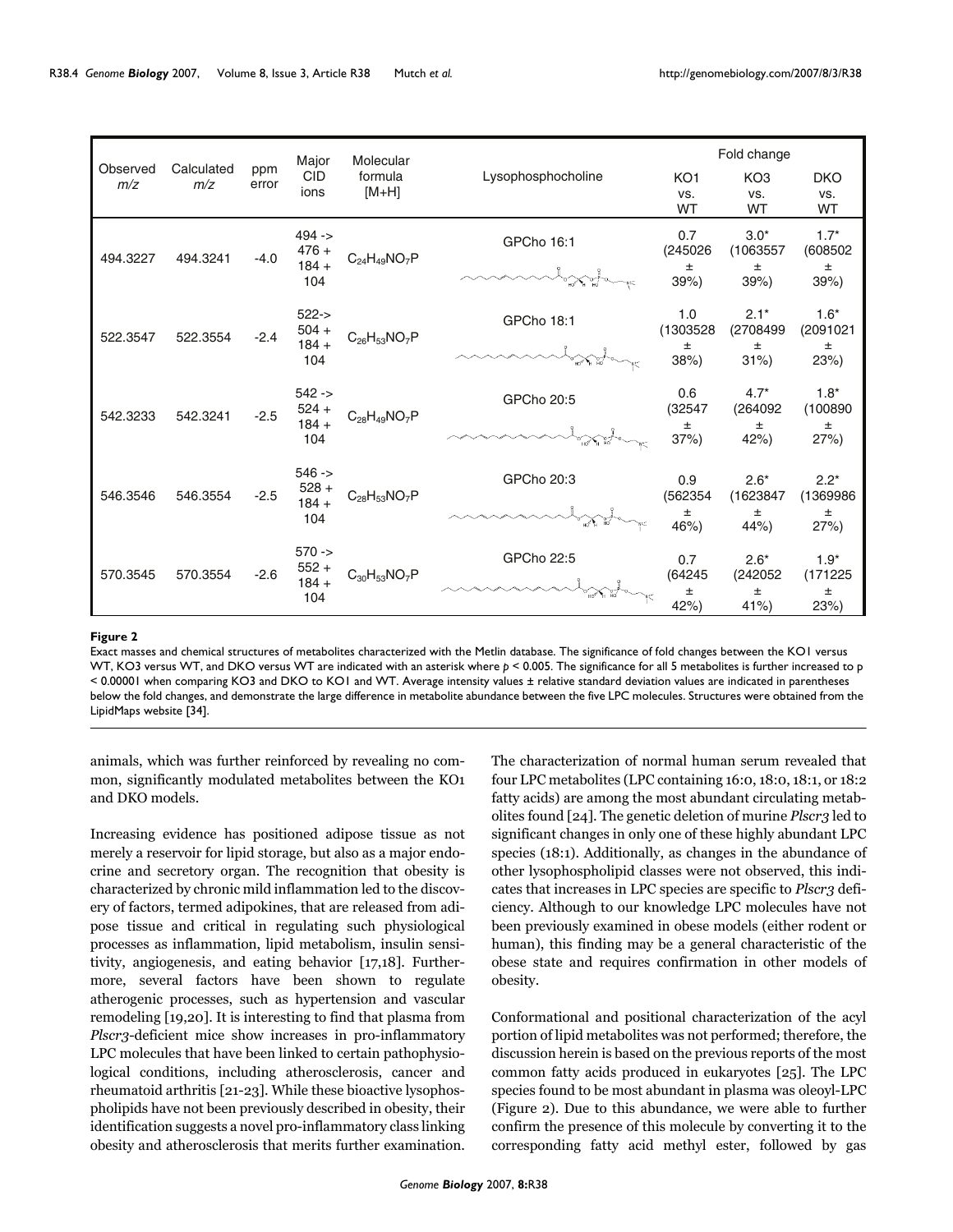chromatography (GC)/MS analysis. After production of the methyl esters, the GC/MS experiment confirmed the presence of the expected fatty acid C18:1  $(C_{18}H_{34}O_2)$  in an LPC molecule. More specifically, the hypothesized molecular ion for the 18:1 methyl ester (m/z 296, M+H) and the fragmentation pattern were found, which matched the correct model spectrum in the NIST 2002 spectral database. Both palmitoleic (C16:1n7) and oleic acids (C18:1n9) are synthesized via stearoyl-CoA desaturase (SCD1), the rate-limiting enzyme regulating the introduction of a *cis*-double bond in the Δ9 position of its fatty acyl-CoA substrates palmitate (C16:0) and stearate (C18:0). SCD1 has a pivotal role in whole-body lipid metabolism, as exemplified by the finding that Scd1-deficient mice are resistant to diet-induced obesity [26]. However, the physiological complexity underlying the obese state suggests that interpreting plasma metabolite profiles has the power to identify biomarkers without indicating their originating tissue source.

Thus, to begin to elucidate the tissue responsible for altering lipid metabolism in *Plscr3*-/- mice, the expression of a subset of lipogenic genes (those encoding *Ppar*-γ, *Lxr*-α, *Srebp-1c*, *Fasn*, and *Scd1*) was examined in the liver and white adipose tissue (WAT) of the various genotypes. While a similar profile for *Ppar*-γ expression was observed in both tissues - WAT (KO1, 2.0-fold; KO3, 5.5-fold; DKO, 9.4-fold) and liver (KO1, 4.4-fold; KO3, 12.1-fold; DKO, 39.5-fold) - the expression pattern for the remaining genes were tissue-specific. Hepatic gene expression in the three knock-out models indicated similar fold-increases in *Lxr*-α, *Srebp-1c*, and *Fasn*, with the exception of *Scd1*, which was not significantly changed in the liver (Figure [3](#page-4-0)a). In contrast, gene expression in WAT revealed marked differences between the various genotypes (Figure [3](#page-4-0)b). For all genes examined, induction was minimal and less significant in KO1 mice, whereas changes in KO3 and DKO mice were highly significant and of greater importance (*p* ≤ 0.001). Of particular interest was the expression of *Lxr*α and *Srebp*-1c, transcriptional regulators of *Fasn* and *Scd1*. KO1 animals had only a slight 1.7-fold increase in *Srebp-1c* expression, while KO3 and DKO mice had far more prominent increases of 6.5- and 10.8-fold, respectively. Similar changes were seen with  $Lxr-\alpha$  (KO1, 2.1-fold; KO3, 9.8-fold; DKO, 16.8-fold), *Fasn* (KO1, 2.1-fold; KO3, 3.6-fold; DKO, 4.7-fold) and *Scd1* expression (KO1, 3.0-fold; KO3, 5.9-fold; DKO, 4.4-fold). As *Plscr3* expression is very low in liver [27] and *Plscr1* expression is nearly absent in WAT [3], the transcriptional and lipid metabolite changes observed with *Plscr3* deficiency would suggest they originate from the WAT and may be directly related to the SREBP-1c-mediated transcriptional cascade. Indeed, if the plasma lipid profile reflected hepatic transcriptional events, one could hypothesize that all genotypes would have similar changes in plasma lipids; however, since this was not the case, we propose that the differential plasma lipid profile arises from transcriptional events occurring in WAT.

http://genomebiology.com/2007/8/3/R38 *Genome Biology* 2007, Volume 8, Issue 3, Article R38 Mutch *et al.* R38.5

<span id="page-4-0"></span>

#### **Figure 3**

Assessing gene expression in **(a)** liver and **(b)** WAT. A subset of genes under the transcriptional regulation of Srebp-1c were examined by realtime RT-PCR and, in WAT, were more significantly and strongly upregulated in the absence of Plscr3. As the goal was to address genotype differences and not individual animal variation, total RNA from three animals/genotype was pooled and technical triplicates were run. \**p* < 0.01,  $*$ *p* < 0.001.

As described above, *Plscr3*-/- mice have an increase in Δ9 desaturase expression similar to that previously noted in various obese models and animals fed diets promoting weight gain (that is, obesity-inducing diets increased *Scd1* expression and activity, while diets reducing adiposity decrease it) [11]. The identification of DGLA, EPA, and ObA fatty acid species may reflect additional modulation of adipose Δ5 and Δ6 desaturase enzyme activities, as both enzymes have roles in the metabolism of long-chain polyunsaturated fatty acid (LC-PUFA) species [28,29]; however, in the absence of adipose metabolite data this hypothesis remains to be proven. It has recently been proposed by Das [30] that defects in Δ5 and Δ6 desaturases may play a role in the development of insulin resistance by reducing the synthesis of beneficial LC-PUFA arachidonic acid (AA) and docosahexaenoic acid (DHA). *Plscr3*-/- mice are insulin resistant [3] and the increase in 22:5-containing LPC would further support Das's hypothesis, as increases in the abundance of 22:5 fatty acids are considered an indicator of DHA deficiency [31]. These findings position *Plscr3* as a regulator of adipose lipid metabolism.

Of additional interest, both DGLA and EPA are purported to have anti-inflammatory properties via their conversion into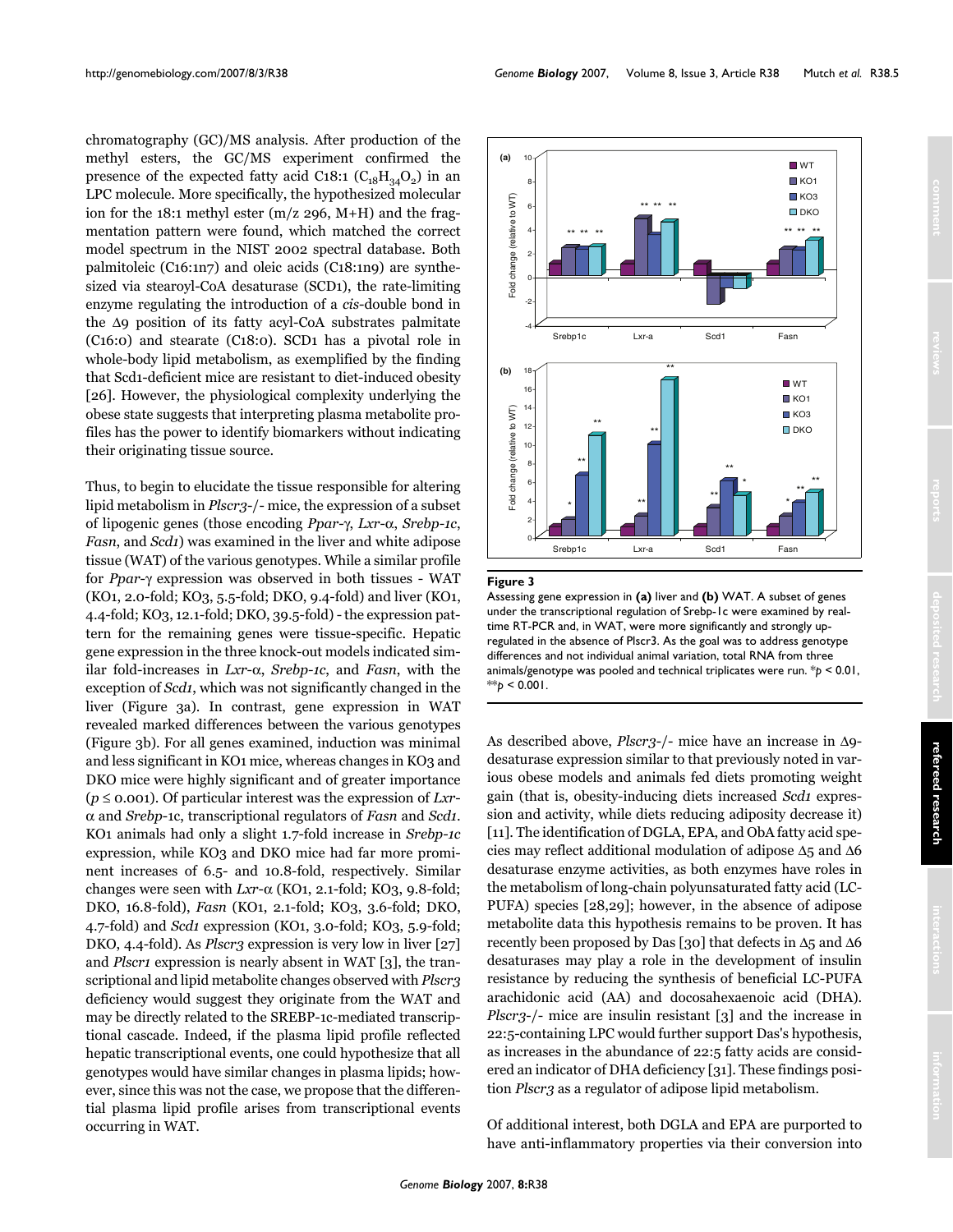the 1 series and 3 series of prostaglandins, respectively [32]. Although the precise contribution of ω-3 and ω-6 LC-PUFA to the inflammatory state has yet to be resolved, both classes are precursors to inflammatory eicosanoids; however, it appears that ω-3 LC-PUFA derived eicosanoids are associated with a less severe inflammatory profile than those derived from ω-6 LC-PUFA [33]. Thus, it is conceivable that plasmatic increases in LPC containing DGLA and EPA reflect altered biochemical pathways in WAT eicosanoid metabolism associated with a deficiency in *Plscr3*; however, no changes in the eicosanoids currently characterized in public databases (Metlin [16], LipidMaps [34]) were found in plasma.

#### **Conclusion**

Plasma metabolite profiling coupled with analytical software such as XCMS provides a method by which the unique biochemical signatures and functional redundancy of related proteins can be explored. Furthermore, the ability to identify perturbations in previously unrecognized metabolic pathways reinforces the potential of untargeted metabolite profiling for generating hypotheses and new research directions. As demonstrated in the present study, *Plscr1* and *Plscr3* do not modulate the plasma metabolome in a similar fashion. While no changes were detected in the plasma metabolite profile upon genetic deletion of *Plscr1*, deletion of *Plscr3* clearly modulates the plasma metabolome through the release of pro-inflammatory lipids and other, currently unidentifiable, small molecules. Although profiling plasma metabolites does not definitively unravel the molecular mechanisms underlying lipid accumulation in *Plscr3*-deficient animals, invaluable clues were provided into the perturbed physiology of these animals and will serve as indicators for future targeted experiments. Not only do LPC molecules present a potential link between obesity, inflammation, and atherogenesis, the acyl composition of LPC suggests that *Plscr3*-deficient mice may have modified desaturase enzyme activities and eicosanoid metabolism. Indeed, *Scd1* and its transcriptional regulators (*Lxr*-α, *Srebp-1c*) are significantly up-regulated in the adipose of *Plscr3*-deficient mice. Furthermore, the accumulation of LC-PUFA precursors (DGLA, EPA, and ObA) in LPC species may suggest deficiencies in the abundance of beneficial AA and DHA fatty acids. To reinforce this notion, decreases in LC-PUFA and increases in monounsaturated species were previously reported in obese Zucker rats [35]. It is interesting to note that additional work by Wilson and colleagues [36,37] has also demonstrated the ability to discriminate the plasma metabolite profiles of lean and obese 20 week old Zucker (fa/fa) rats using metabolomics coupled with bioinformatics algorithms. While the authors found six metabolites in the positive ion data of an LC/MS analysis to be different between the two rat strains, none of these small molecules were identified [38]. Thus, while the untargeted metabolite profiling presented in this study is still in its early stages of development, the ability to identify and correlate metabolites with functionally related protein family members

and provide novel and previously unrecognized insight into the perturbed metabolism stemming from dysfunctional genes positions this analytical platform as an attractive means towards understanding the fundamental biochemistry of disease states.

#### **Materials and methods Animals**

*Plscr1*-/- (KO1) and *Plscr3*-/- (KO3) mice were produced by Lexicon Genetics Incorporated (The Woodlands, TX, USA) and *Plscr(1&3)*-/- (DKO) mice were produced by breeding KO1 with KO3 mice as previously described [3,8]. The genetic background of all mice was identical (C57BL6Jx129SvEvBRD) and details of their general characterization can be found elsewhere [3,39]. All mice were fed standard (approximately 5% fat) rodent chow (Harlan Teklad, Madison, WT, USA) and had access *ad libitum* to sterilized water. Mice were fasted for four hours before blood draw. Approximately 250 μl of blood was extracted by retroorbital eye bleeds from male mice of approximately 8 weeks of age (*n* = 4 per genotype). Age-matched mice were divided into 2 groups of 2 and blood was extracted on 2 separate days to minimize differences in fasting time between all 16 mice. Blood was collected into tubes containing lyophilized K<sub>2</sub>EDTA (Becton Dickinson, Franklin Lakes, NJ, USA) and immediately centrifuged at 800  $\times$  g for 15 minutes at 4 °C to extract plasma. After collection samples were stored at -80°C prior to analysis.

#### **Chemicals and sample preparation**

All solvents used were of HPLC grade (JT Baker, Philipsburg, NJ, USA). Metabolite extraction was performed with cold methanol as described previously [24]. Briefly, 40 μl aliquots of mouse plasma were extracted with 150 μl cold methanol, and incubated at -20°C for 20 minutes, then centrifuged to remove protein precipitate. The supernatant was dried and reconstituted in 40 μl acetonitrile/water 5/95 v/v.

#### **LC/MS data acquisition and analysis**

The separation system used was an Agilent 1100 LC/MSD SL system equipped with HPLC (Agilent, Santa Clara, CA, USA). Triplicate runs of each sample were analyzed randomly, with a blank run between samples to prevent carryover. For each run, 5 μl of metabolite extract was injected onto the same  $C_{18}$ column (Symmetry Column, 2.1 × 100 mm, 3.5 μm, Waters (Waters, Milford, MA, USA) and eluted at a flow rate of 250 μl/minute. Elution buffers were: A, water with 0.1% formic acid; and B, acetonitrile with 0.1% formic acid. The LC/MS run time was 75 minutes, with a gradient begun at 5% B until 12 minutes, with times and percentages as follows: 20% B at 20 minutes, 90% B at 55 minutes, 95% B at 60 to 70 minutes, 5% B at 71 to 75 minutes. Mass spectral data from 100 to 1,000 *m/z* were collected in the positive ionization mode. LC/ MS data were processed using the XCMS software [40]. Metabolites of interest were selected based on values of ion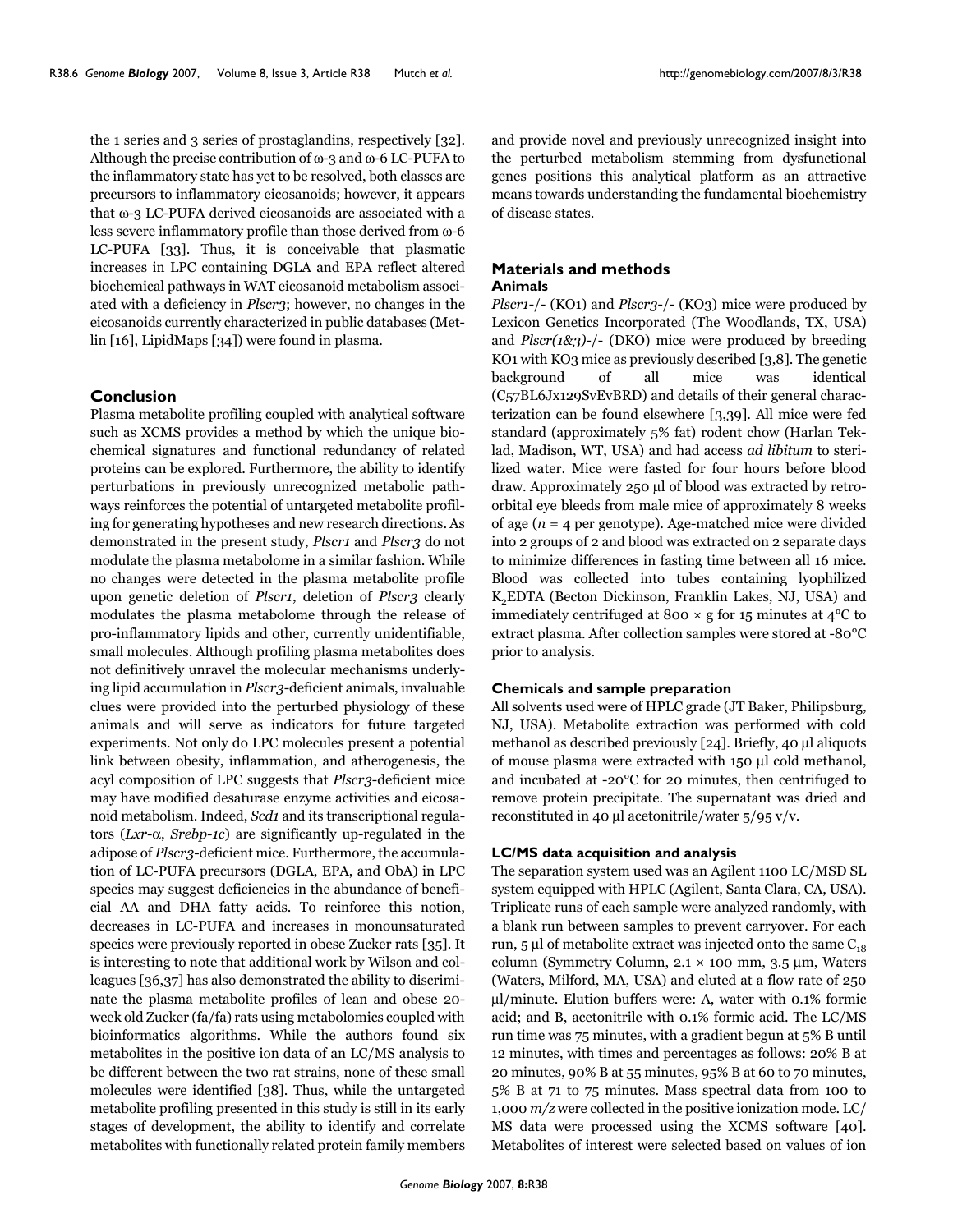intensity changes and consistency between animals of the same type.

### **Accurate mass and MS/MS fragmentation determination**

Fractions containing the metabolites of interest were collected in subsequent HPLC separations. These fractions were then analyzed individually in positive ion mode using the Agilent ESI-TOF to obtain high accuracy mass spectral data (<4 ppm error between observed and calculated masses; Additional data file 1). Three reference masses with *m/z* at 121.0509, 319.1030, and 922.0098 were used for real time mass adjustments. MS/MS data were collected using a linear ion trap (Thermo, Waltham, MA, USA). Specific masses that varied significantly between WT versus KO3 and DKO mice were targeted for fragmentation. MS/MS conditions were as follows: isolation  $= 3.0$  amu, normalized collision energy  $=$ 35%, activation  $Q = 0.15$  and activation time = 30.0 ms.

#### **GC/MS identification of lysophospholipid LPC 18:1**

An experiment was designed to confirm the identification of the lysophosphocholine metabolite at m/z 522, using a fattyacid methyl ester approach (FAME) coupled with GC/MS. The LC/MS chromatography of plasma was repeated with a larger volume of starting material (equivalent to 32 μl) and 1 minute fractions were collected by hand. This preparative chromatography was repeated once, with pooling of the equivalent fractions to increase the final yield. The fraction between 44.5 and 45.5 minutes was expected to contain the metabolite with  $m/z$  522.3547, and this was confirmed by locating the 522 mass by direct injection of 4% of this fraction into the ESI-TOF spectrometer. The sample was then converted to fatty acid methyl esters, dried, and 200 μl of a 3N HCl methanol solution was added and incubated in a 100°C oven for 45 minutes. Hexane (400 μl) was added, and the solution was dried and reconstituted in dichoromethane (DCM). The GC/MS column was a HP5-MS (J&W Scientific/ Agilent, Santa Clara, CA, USA) with the following characteristics: length =  $30 \text{ m}$ , ID =  $0.25 \text{ mm}$ , and film =  $0.25 \text{ }\mu\text{m}$ . The mass spectrometer was an Agilent 5973 with an injector port temperature of 290°C and a transfer line temperature of 280°C. The flow rate was 1.2 ml/minute with a total run time of 27.5 minutes. The temperature program was 50°C for 5 minutes, followed by a gradient of 20°C/minute to 300°C, followed by a hold at 300°C for 10 minutes. The injection volume was 2.5 μl with no split. MS/MS data were collected as described in the preceding section.

#### **Semi-quantitative real-time RT-PCR**

Total RNA from three animals/genotype was pooled for the liver and white adipose tissue. Reverse transcription was performed with 1 μg of total RNA using the Advantage RT-PCR kit (Clontech, Mountain View, CA, USA) and random hexamer primers. Sybr® green primers were designed (Additional data file 3) and validated for target specificity and amplification efficiency. RT-PCR amplification was performed using a BioRad iCycler (BioRad, Hercules, CA, USA) with the following thermal cycling conditions: 2 minutes at 50°C, 10 minutes at 95°C, followed by 40 cycles of 95°C for 15 s and 60°C for 1 minute for denaturation, annealing, and elongation. All samples were performed in (technical) triplicate and data were normalized to glyceraldehyde-3-phosphate dehydrogenase. A two-tailed, homoscedastic Student's *t*-test ( $\alpha$  = 0.01) was used to confirm differences in gene expression in pair-wise analysis (that is, genotypes compared to WT).

# **Additional data files**

The following additional data are available with the online version of this paper. Additional data file 1 is a table containing the raw dataset from XCMS processing, where 'name' denotes feature or peak name, 'M' denotes m/z, 'T' denotes retention time in units of seconds, 'mzme' denotes median m/ z value, 'mzmin' denotes minimum m/z value, 'mzmax' denotes maximum m/z value, 'rtmed' denotes median retention time in seconds, 'rtmin' denotes minimum retention time in seconds, 'rtmax' denotes maximum retention time in seconds, 'WT' denotes wild-type animal intensity area values, 'KO3' denotes Plscr3-/- animal intensity area values, 'KO1' denotes Plscr1-/- animal intensity area values, 'DKO' denotes double knock-out animals animal intensity area values, and the letters a, b, and c following Mouse strain\_Mouse Number denote the replicated experimental runs. Additional data file 2 lists the 19 metabolites associated with PLSCR3 deficiency. Additional data file 3 is a table containing sequence information for real-time RT-PCR primers.

#### **Acknowledgements**

The authors thank Drs Q Zhou and A Berger for their review of this manuscript. This work was supported by grants DK069390 from NIDDK (DMM, TW, PJS), and DOE DE-AC02-05CH11231 and NIH P30 MH062261 (GO, WW, GS).

#### **References**

- 1. Rankinen T, Zuberi A, Chagnon YC, Weisnagel SJ, Argyropoulos G, Walts B, Perusse L, Bouchard C: **[The human obesity gene map:](http://www.ncbi.nlm.nih.gov/entrez/query.fcgi?cmd=Retrieve&db=PubMed&dopt=Abstract&list_uids=16741264) [the 2005 update.](http://www.ncbi.nlm.nih.gov/entrez/query.fcgi?cmd=Retrieve&db=PubMed&dopt=Abstract&list_uids=16741264)** *Obesity (Silver Spring)* 2006, **14:**529-644.
- 2. Mutch DM, Clement K: **[Unraveling the genetics of human](http://www.ncbi.nlm.nih.gov/entrez/query.fcgi?cmd=Retrieve&db=PubMed&dopt=Abstract&list_uids=17196040) [obesity.](http://www.ncbi.nlm.nih.gov/entrez/query.fcgi?cmd=Retrieve&db=PubMed&dopt=Abstract&list_uids=17196040)** *PLoS Genet* 2006, **2:**e188.
- 3. Wiedmer T, Zhao J, Li L, Zhou Q, Hevener A, Olefsky JM, Curtiss LK, Sims PJ: **[Adiposity, dyslipidemia, and insulin resistance in mice](http://www.ncbi.nlm.nih.gov/entrez/query.fcgi?cmd=Retrieve&db=PubMed&dopt=Abstract&list_uids=15328404) [with targeted deletion of phospholipid scramblase 3](http://www.ncbi.nlm.nih.gov/entrez/query.fcgi?cmd=Retrieve&db=PubMed&dopt=Abstract&list_uids=15328404) [\(PLSCR3\).](http://www.ncbi.nlm.nih.gov/entrez/query.fcgi?cmd=Retrieve&db=PubMed&dopt=Abstract&list_uids=15328404)** *Proc Natl Acad Sci USA* 2004, **101:**13296-13301.
- 4. Zhou Q, Zhao J, Stout JG, Luhm RA, Wiedmer T, Sims PJ: **[Molecular](http://www.ncbi.nlm.nih.gov/entrez/query.fcgi?cmd=Retrieve&db=PubMed&dopt=Abstract&list_uids=9218461) [cloning of human plasma membrane phospholipid scram](http://www.ncbi.nlm.nih.gov/entrez/query.fcgi?cmd=Retrieve&db=PubMed&dopt=Abstract&list_uids=9218461)blase. A protein mediating transbilayer movement of plasma [membrane phospholipids.](http://www.ncbi.nlm.nih.gov/entrez/query.fcgi?cmd=Retrieve&db=PubMed&dopt=Abstract&list_uids=9218461)** *J Biol Chem* 1997, **272:**18240-18244.
- 5. Zhao KW, Li D, Zhao Q, Huang Y, Silverman RH, Sims PJ, Chen GQ: **[Interferon-alpha-induced expression of phospholipid scram](http://www.ncbi.nlm.nih.gov/entrez/query.fcgi?cmd=Retrieve&db=PubMed&dopt=Abstract&list_uids=16260419)blase 1 through STAT1 requires the sequential activation of protein kinase Cdelta and JNK.** / Biol Chem 2005, [protein kinase Cdelta and JNK.](http://www.ncbi.nlm.nih.gov/entrez/query.fcgi?cmd=Retrieve&db=PubMed&dopt=Abstract&list_uids=16260419) **280:**42707-42714.
- 6. Zhou Q, Zhao J, Al-Zoghaibi F, Zhou A, Wiedmer T, Silverman RH, Sims PJ: **[Transcriptional control of the human plasma mem](http://www.ncbi.nlm.nih.gov/entrez/query.fcgi?cmd=Retrieve&db=PubMed&dopt=Abstract&list_uids=10753839)[brane phospholipid scramblase 1 gene is mediated by](http://www.ncbi.nlm.nih.gov/entrez/query.fcgi?cmd=Retrieve&db=PubMed&dopt=Abstract&list_uids=10753839) [interferon-alpha.](http://www.ncbi.nlm.nih.gov/entrez/query.fcgi?cmd=Retrieve&db=PubMed&dopt=Abstract&list_uids=10753839)** *Blood* 2000, **95:**2593-2599.